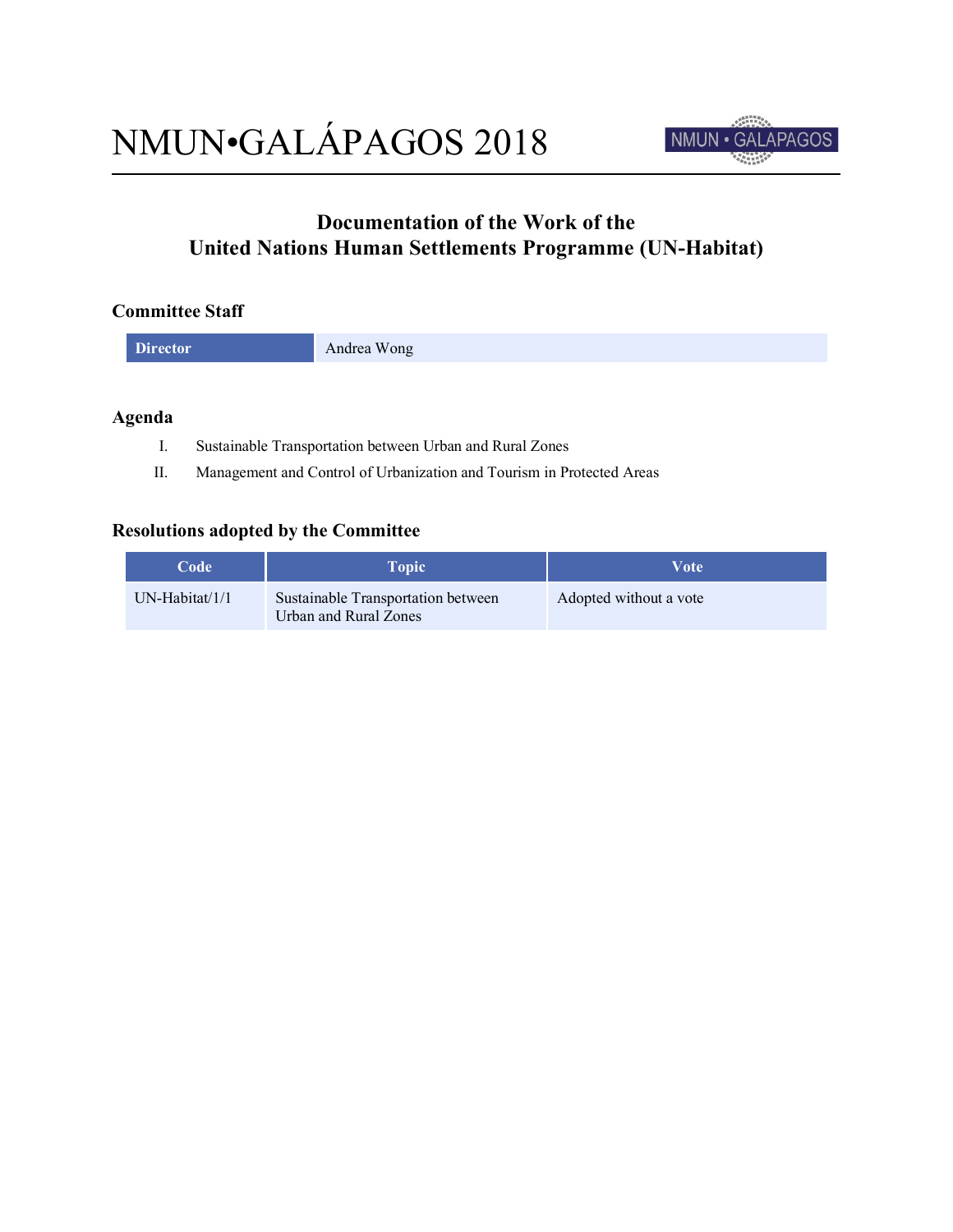

#### **Code:** UN-Habitat/1/1 **Committee:** United Nations Human Settlements Programme **Topic:** Sustainable Transportation between Urban and Rural Zones

 *The United Nations Human Settlements Programme*, *Recognizing* that sustainable transportation between rural and urban zones promotes the economic, social, and environmental pillars of sustainability by supporting development, mobility, and connectivity of community members and goods; improving access to essential services such as education, employment, health care, social programs and markets; and reducing the environmental impact of transportation practices and policies, *Emphasizing* the importance of communication and collaboration between rural communities, governments, and other stakeholders to identify and address the hidden social, economic, and environmental needs relating to other stakeholders to identify and address the hidden social, economic, and environmental needs relating to transportation, such as safety, accessibility, affordability, and cultural understanding, *Appreciating* the *Ashgabat Statement on Commitments and Policy Recommendations* (2016), adopted by more than 50 Member States at the first United Nations Global Sustainable Transport Conference, which provided recommendations on accessibility, affordability, safe transportation hubs, local partnerships, and global coordination, *Keeping in mind* the Sustainable Development Goals (SDGs) and the *2030 Agenda for Sustainable Development* (2015), as introduced in General Assembly resolution 70/1 of 21 September 2015, specifically SDG 11, which aims 19 to make cities resilient, inclusive, safe, and sustainable; target 11.a, which mentions developing and strengthening<br>20 national and regional connections between urban, peri-urban, and rural zones; and indicator 11.2, w national and regional connections between urban, peri-urban, and rural zones; and indicator 11.2, which promotes the provision of safe, affordable, accessible, and sustainable transportation systems for all by 2030, *Deeply conscious of* the urgent actions needed to combat climate change and its impacts through the integration of proper measures into Member States' national policies, strategies, and planning as addressed in SDG 13 on climate action, *Reaffirming* the commitments made by developed Member States and contained in the *2030 Agenda for Sustainable Development* to achieve the target of contributing 0.7% of gross national income (GNI) to official development assistance (ODA), *Acknowledging* the value and relevance of the *New Urban Agenda* (2016), adopted by world leaders at the third United Nations Conference on Housing and Sustainable Urban Development and endorsed by General Assembly resolution 71/256 of 23 December 2016, which contained transformative commitments for sustainable urban development and social inclusion, such as focusing on transversal policies that address environmental issues, are community-oriented, and are responsive to the fundamental freedoms of community members in rural and urban zones, as implied in paragraph 26, *Convinced of* the economic and social value of the use of Open Data programs, such as those developed by the World Bank and by individual Member States through data collection, in order to support new ventures, better governance, public services, and decision-making regarding sustainable transportation, *Aware of* the difficulties encountered by least developed countries (LDCs) when developing environmentally sound technologies as mentioned in chapter 34 of *Agenda 21* (1992), which emphasizes the importance of capacity- building to establish and maintain long-term technology-sharing partnerships among Member States, *Concerned by* the detrimental impact the transportation sector has on the global environment, as it is responsible for approximately 25% of greenhouse gas emissions (GHGs) and contributes to climate change, as examined in *The*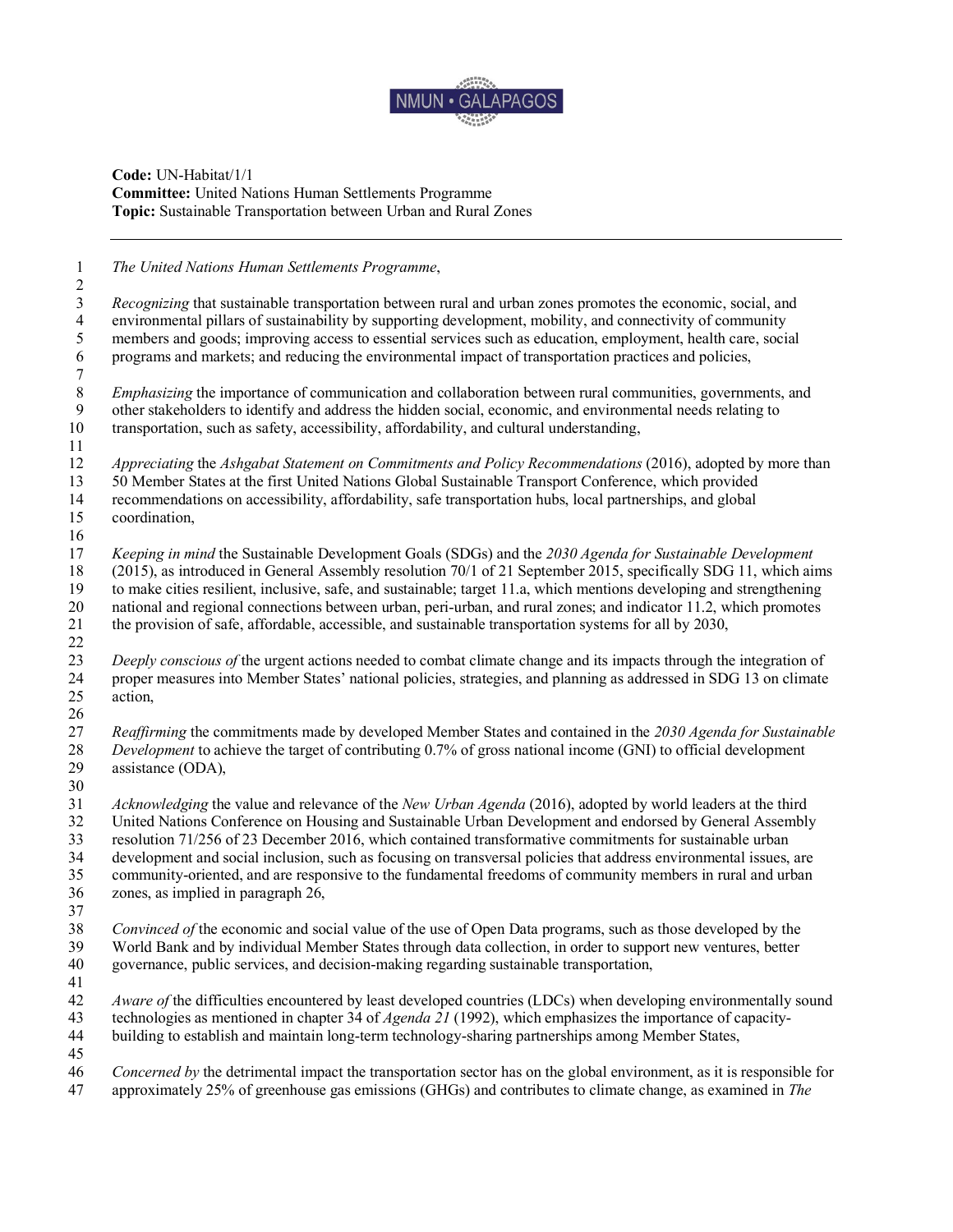| 48<br>49<br>50                   |                                                                                                                                                                                                                                                                                                                                                                                                          | Future We Want (2012) and the Paris Agreement (2015), which both recognize the value of sustainable fuels and<br>energy as drivers to combat climate change and improve global health,                                                                                                                                                                                                                                       |                                                                                                                                                                                                                                                                                                                                                                                                                                                               |  |  |
|----------------------------------|----------------------------------------------------------------------------------------------------------------------------------------------------------------------------------------------------------------------------------------------------------------------------------------------------------------------------------------------------------------------------------------------------------|------------------------------------------------------------------------------------------------------------------------------------------------------------------------------------------------------------------------------------------------------------------------------------------------------------------------------------------------------------------------------------------------------------------------------|---------------------------------------------------------------------------------------------------------------------------------------------------------------------------------------------------------------------------------------------------------------------------------------------------------------------------------------------------------------------------------------------------------------------------------------------------------------|--|--|
| 51<br>52<br>53<br>54<br>55       |                                                                                                                                                                                                                                                                                                                                                                                                          | Mindful of the governance challenges regarding funding which affect the credibility, capacity, efficiency, and<br>accountability of the mandate and initiatives of the United Nations Human Settlements Programme (UN-Habitat), as<br>identified in the 2017 report of the High-level Independent Panel to Assess and Enhance the Effectiveness of UN-<br>Habitat (A/71/1006), and welcoming alternative sources of funding, |                                                                                                                                                                                                                                                                                                                                                                                                                                                               |  |  |
| 56<br>57<br>58                   |                                                                                                                                                                                                                                                                                                                                                                                                          | Reiterating the importance of transparency and the corporate social responsibility (CSR) of companies involved in<br>sustainable transportation, as expressed by the United Nations Global Compact initiative,                                                                                                                                                                                                               |                                                                                                                                                                                                                                                                                                                                                                                                                                                               |  |  |
| 59<br>60<br>61<br>62<br>63       | Taking into consideration the necessity of ensuring the provision of services of general economic interest (SGEI)<br>and guaranteeing equitable access to safe, efficient, attractive, and high-quality national and international public<br>passenger transportation services by rail and other track-based modes, as well as by road, as recognized in European<br>Commission Regulation No 1370/2007, |                                                                                                                                                                                                                                                                                                                                                                                                                              |                                                                                                                                                                                                                                                                                                                                                                                                                                                               |  |  |
| 64<br>65<br>66                   |                                                                                                                                                                                                                                                                                                                                                                                                          | policies;                                                                                                                                                                                                                                                                                                                                                                                                                    | 1. <i>Invites</i> Member States to adopt national and regional legislation to support the implementation of the following                                                                                                                                                                                                                                                                                                                                     |  |  |
| 67<br>68<br>69<br>70             | 2.                                                                                                                                                                                                                                                                                                                                                                                                       |                                                                                                                                                                                                                                                                                                                                                                                                                              | Recommends conduction of urban and rural demographic studies to determine the specific needs of<br>communities regarding sustainable transportation to determine the following information that will allow<br>customization of a transportation system to a particular region:                                                                                                                                                                                |  |  |
| 71<br>72                         |                                                                                                                                                                                                                                                                                                                                                                                                          | a.                                                                                                                                                                                                                                                                                                                                                                                                                           | Number of people that are likely to use the transportation system;                                                                                                                                                                                                                                                                                                                                                                                            |  |  |
| 73<br>74                         |                                                                                                                                                                                                                                                                                                                                                                                                          | b.                                                                                                                                                                                                                                                                                                                                                                                                                           | Number of people with no access to a vehicle or other form of transportation;                                                                                                                                                                                                                                                                                                                                                                                 |  |  |
| 75<br>76                         |                                                                                                                                                                                                                                                                                                                                                                                                          | $\mathbf{c}.$                                                                                                                                                                                                                                                                                                                                                                                                                | Distance of the particular community to the city;                                                                                                                                                                                                                                                                                                                                                                                                             |  |  |
| 77<br>78                         |                                                                                                                                                                                                                                                                                                                                                                                                          | d.                                                                                                                                                                                                                                                                                                                                                                                                                           | Climate and geographical limitations of the area;                                                                                                                                                                                                                                                                                                                                                                                                             |  |  |
| 79<br>80                         |                                                                                                                                                                                                                                                                                                                                                                                                          | e.                                                                                                                                                                                                                                                                                                                                                                                                                           | Services needed in a community that are obtainable only in the city;                                                                                                                                                                                                                                                                                                                                                                                          |  |  |
| 81<br>82                         |                                                                                                                                                                                                                                                                                                                                                                                                          | f.                                                                                                                                                                                                                                                                                                                                                                                                                           | Types of goods citizens wish to bring to the city to sell;                                                                                                                                                                                                                                                                                                                                                                                                    |  |  |
| 83<br>84                         |                                                                                                                                                                                                                                                                                                                                                                                                          | g.                                                                                                                                                                                                                                                                                                                                                                                                                           | Considerations for sick and disabled people of a community;                                                                                                                                                                                                                                                                                                                                                                                                   |  |  |
| 85<br>86                         |                                                                                                                                                                                                                                                                                                                                                                                                          | h.                                                                                                                                                                                                                                                                                                                                                                                                                           | Methods that citizens are already utilizing to get to the city and characteristics thereof, including:                                                                                                                                                                                                                                                                                                                                                        |  |  |
| 87<br>88<br>89<br>90<br>91<br>92 |                                                                                                                                                                                                                                                                                                                                                                                                          | $\dot{\mathbf{1}}.$<br>ii.<br>iii.<br>iv.<br>V.                                                                                                                                                                                                                                                                                                                                                                              | Time spent on commute;<br>Cost of commute;<br>Safety of their commute;<br>Crime activity along the commute;<br>Conditions of the route that may put travelers at risk;                                                                                                                                                                                                                                                                                        |  |  |
| 93<br>94<br>95<br>96<br>97       | 3.                                                                                                                                                                                                                                                                                                                                                                                                       | their particular communities, by:                                                                                                                                                                                                                                                                                                                                                                                            | <i>Encourages</i> governments to continue to include rural community members, defined as residents in rural areas<br>with limited access to urban areas, along with community-based organizations such as non-governmental<br>organizations (NGOs) and civil society organizations, in decision-making processes related to transportation<br>policies that directly affect them, in order to benefit from their experience and understanding of the needs of |  |  |
| 98<br>99                         |                                                                                                                                                                                                                                                                                                                                                                                                          | a.                                                                                                                                                                                                                                                                                                                                                                                                                           | Using community forums, public surveys, and online surveys;                                                                                                                                                                                                                                                                                                                                                                                                   |  |  |
| 100<br>101<br>102                |                                                                                                                                                                                                                                                                                                                                                                                                          | b.                                                                                                                                                                                                                                                                                                                                                                                                                           | Actively soliciting public input, including general public opinion, suggestions, and complaints;                                                                                                                                                                                                                                                                                                                                                              |  |  |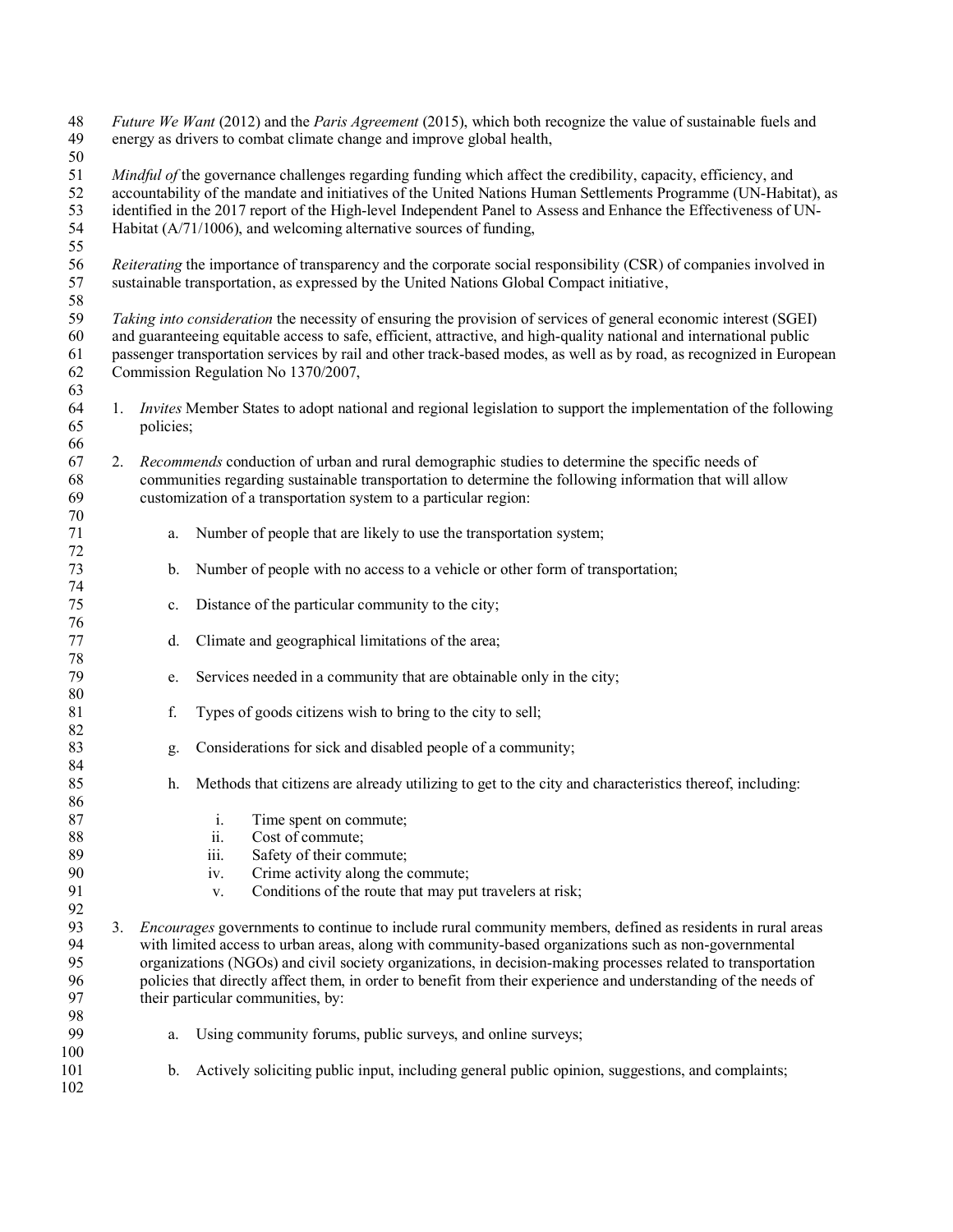| 103 | 4. |             | Strongly recommends that Member States participate in a national annual report, which will be made available     |
|-----|----|-------------|------------------------------------------------------------------------------------------------------------------|
| 104 |    |             | to all Member States, detailing successes and failures regarding endeavors related to sustainable transportation |
| 105 |    | by:         |                                                                                                                  |
| 106 |    |             |                                                                                                                  |
| 107 |    | a.          | Sharing best practices and approaches to overcoming common barriers to guide new transportation                  |
| 108 |    |             | projects;                                                                                                        |
| 109 |    |             |                                                                                                                  |
| 110 |    | b.          | Providing information related to indicators of progress such as:                                                 |
| 111 |    |             |                                                                                                                  |
| 112 |    |             | i.<br>Increased number of transportation systems connecting rural and urban areas;                               |
| 113 |    |             | ii.<br>Increased number of people that are using the transportation system;                                      |
| 114 |    |             | iii.<br>Successful adaptation of the transportation system to the climate, distance, and geographical            |
| 115 |    |             | limitations of the affected area;                                                                                |
| 116 |    |             | Increased utilization of city services by rural citizens;<br>iv.                                                 |
| 117 |    |             | Economic growth in rural areas due to increased activity between urban and rural markets;                        |
|     |    |             | V.                                                                                                               |
| 118 |    |             | Improved access to medical services;<br>vi.                                                                      |
| 119 |    |             | vii.<br>Decreased time and cost spent on commute;                                                                |
| 120 |    |             | Decreased risk of injury and crime on commute;<br>viii.                                                          |
| 121 |    |             |                                                                                                                  |
| 122 | 5. |             | <i>Emphasizes</i> the value of building technological capacity at the international and regional levels through: |
| 123 |    |             |                                                                                                                  |
| 124 |    | a.          | Multilateral agreements between Member States and public and private stakeholders, including                     |
| 125 |    |             | information-sharing platforms such as:                                                                           |
| 126 |    |             |                                                                                                                  |
| 127 |    |             | $\mathbf{i}$ .<br>The High-Level Advisory Group on Sustainable Transport;                                        |
| 128 |    |             | ii.<br>International Union of Railways;                                                                          |
| 129 |    |             | iii.<br>Online networks;                                                                                         |
| 130 |    |             |                                                                                                                  |
| 131 |    | $b_{\cdot}$ | The development and transfer of eco-friendly technology such as:                                                 |
| 132 |    |             |                                                                                                                  |
| 133 |    |             | $\mathbf{i}$ .<br>Fuel-efficient vehicles;                                                                       |
| 134 |    |             | ii.<br>Sustainable, effective, and efficient energy sources;                                                     |
| 135 |    |             | iii.<br>Intelligent transportation systems to improve traffic management;                                        |
|     |    |             |                                                                                                                  |
| 136 |    |             |                                                                                                                  |
| 137 |    | $c_{\cdot}$ | Technical cooperation through the use of hands-on training programs of local residents by                        |
| 138 |    |             | governments and foreign contractors for implementation, utilization, and maintenance of sustainable              |
| 139 |    |             | transportation technology;                                                                                       |
| 140 |    |             |                                                                                                                  |
| 141 |    | d.          | Joint efforts to address and overcome barriers to effective technology development and transfer, while           |
| 142 |    |             | maintaining respect for the sovereignty of Member States, with regard to data-sharing, cyber safety,             |
| 143 |    |             | intellectual property, patent rights, other interests of stakeholders, and the lack of access to capital         |
| 144 |    |             | experienced particularly by LDCs;                                                                                |
| 145 |    |             |                                                                                                                  |
| 146 |    | e.          | Raising awareness, improving education, and garnering support for technological innovation in the                |
| 147 |    |             | form of:                                                                                                         |
| 148 |    |             |                                                                                                                  |
| 149 |    |             | i.<br>Scholarships and funding for science, technology, engineering, and mathematics (STEM)                      |
| 150 |    |             | programs and research;                                                                                           |
| 151 |    |             | Public policy encouraging the development of sustainable technology;<br>ii.                                      |
| 152 |    |             |                                                                                                                  |
| 153 |    |             | 6. Also emphasizes the importance of developing sustainable infrastructure for public transportation through:    |
| 154 |    |             |                                                                                                                  |
| 155 |    | a.          | Monetary compensation to citizens by governments acquiring private lands for the use of sustainable              |
| 156 |    |             | transportation infrastructure projects;                                                                          |
| 157 |    |             |                                                                                                                  |
|     |    |             |                                                                                                                  |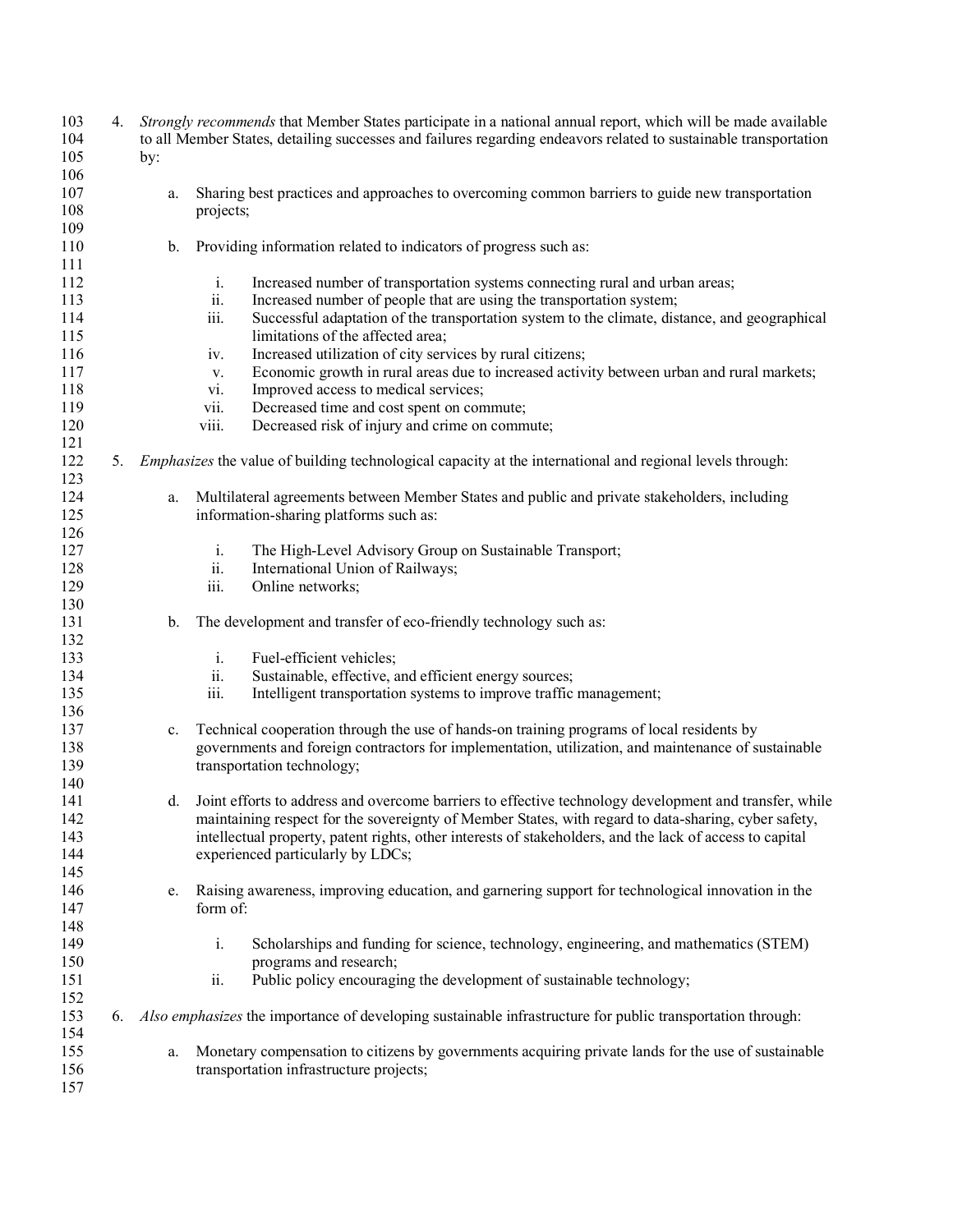| 158 |    | $b_{-}$     | Taking measures to avoid or remediate any environmental damage due to infrastructure projects such                                                                                                |
|-----|----|-------------|---------------------------------------------------------------------------------------------------------------------------------------------------------------------------------------------------|
| 159 |    |             | as:                                                                                                                                                                                               |
| 160 |    |             |                                                                                                                                                                                                   |
| 161 |    |             | Buffer zones;<br>i.                                                                                                                                                                               |
| 162 |    |             | ii.<br>Protected areas;                                                                                                                                                                           |
| 163 |    |             | iii.<br>Ecological restoration;                                                                                                                                                                   |
| 164 |    |             | The use of sustainable energy and recyclable and recycled materials;<br>iv.                                                                                                                       |
| 165 |    |             |                                                                                                                                                                                                   |
| 166 | 7. |             | <i>Noting the importance of</i> improving the sustainability of current infrastructure with consideration to:                                                                                     |
| 167 |    |             |                                                                                                                                                                                                   |
| 168 |    | a.          | Maintenance and adaptation of transportation networks, such as roads and railways, to support the use                                                                                             |
| 169 |    |             | of bicycles, buses, trains, and footpaths;                                                                                                                                                        |
| 170 |    |             |                                                                                                                                                                                                   |
| 171 |    | $b_{-}$     | Ensuring that training programs for maintenance workers reflect the evolution of transportation                                                                                                   |
| 172 |    |             | technology;                                                                                                                                                                                       |
| 173 |    |             |                                                                                                                                                                                                   |
| 174 | 8. |             | Highlights the need to ensure safe and universal access to sustainable transportation regardless of race, gender,                                                                                 |
| 175 |    |             | sexual orientation, national origin, religion, age, economic situation, or other status through the use of:                                                                                       |
| 176 |    |             |                                                                                                                                                                                                   |
| 177 |    | a.          | Increased transportation security through:                                                                                                                                                        |
| 178 |    |             |                                                                                                                                                                                                   |
| 179 |    |             | i.<br>Transportation police;                                                                                                                                                                      |
| 180 |    |             | Surveillance equipment in mass transportation;<br>ii.                                                                                                                                             |
| 181 |    |             |                                                                                                                                                                                                   |
| 182 |    | b.          | Initiatives to improve safety of public transportation, such as:                                                                                                                                  |
| 183 |    |             |                                                                                                                                                                                                   |
| 184 |    |             | $\mathbf{i}$ .<br>Programs to raise awareness of safety issues;                                                                                                                                   |
| 185 |    |             | ii.<br>Voluntary identification of invisible disabilities by individuals to transportation officials;                                                                                             |
| 186 |    |             | iii.<br>Increasing the involvement of women in transit security to combat sexual harassment;                                                                                                      |
| 187 |    |             | Sexual harassment reporting services in public transportation;<br>iv.                                                                                                                             |
| 188 |    |             |                                                                                                                                                                                                   |
| 189 |    | $c_{-}$     | Reduced fares, through methods such as tax credits or other strategies as decided by each Member                                                                                                  |
| 190 |    |             | State, for low-income individuals;                                                                                                                                                                |
| 191 |    |             |                                                                                                                                                                                                   |
| 192 | 9. |             | Supports private sector initiatives that would benefit rural areas such as:                                                                                                                       |
| 193 |    |             |                                                                                                                                                                                                   |
| 194 |    | a.          | Financial incentives for employers to fund their employees' commute;                                                                                                                              |
| 195 |    |             |                                                                                                                                                                                                   |
| 196 |    | $b_{-}$     | Public-private partnerships to develop transportation infrastructure projects, with preference to                                                                                                 |
| 197 |    |             | companies that comply with the three pillars of sustainability, as assessed on the basis of factors such                                                                                          |
| 198 |    |             | as their impact on the environment within their sphere of influence, waste management strategies,                                                                                                 |
| 199 |    |             | activities contributing to social well-being in accordance with their CSR, and type of economic                                                                                                   |
| 200 |    |             | investments;                                                                                                                                                                                      |
| 201 |    |             |                                                                                                                                                                                                   |
| 202 |    |             | 10. Calls upon governments to implement multiple funding methods in order to fund sustainable transportation                                                                                      |
| 203 |    |             | between rural and urban areas through the use of methods such as:                                                                                                                                 |
| 204 |    |             |                                                                                                                                                                                                   |
| 205 |    |             | Government initiatives to improve access to microcredit that will encourage the growth and creation of                                                                                            |
| 206 |    | a.          | small-scale businesses in the sustainable transportation industry;                                                                                                                                |
| 207 |    |             |                                                                                                                                                                                                   |
|     |    |             |                                                                                                                                                                                                   |
| 208 |    | $b_{\cdot}$ | Affordable city taxes paid by high-income individuals, as determined by each Member State, who<br>commute to work between urban and rural areas, to fund and maintain the creation of sustainable |
| 209 |    |             |                                                                                                                                                                                                   |
| 210 |    |             | transportation development;                                                                                                                                                                       |
| 211 |    |             |                                                                                                                                                                                                   |
| 212 |    | $c_{\cdot}$ | Road tolls to discourage overuse of personal automobiles while promoting the use of sustainable public                                                                                            |
| 213 |    |             | transportation methods, such as buses, bicycles, trains, and carpooling;                                                                                                                          |